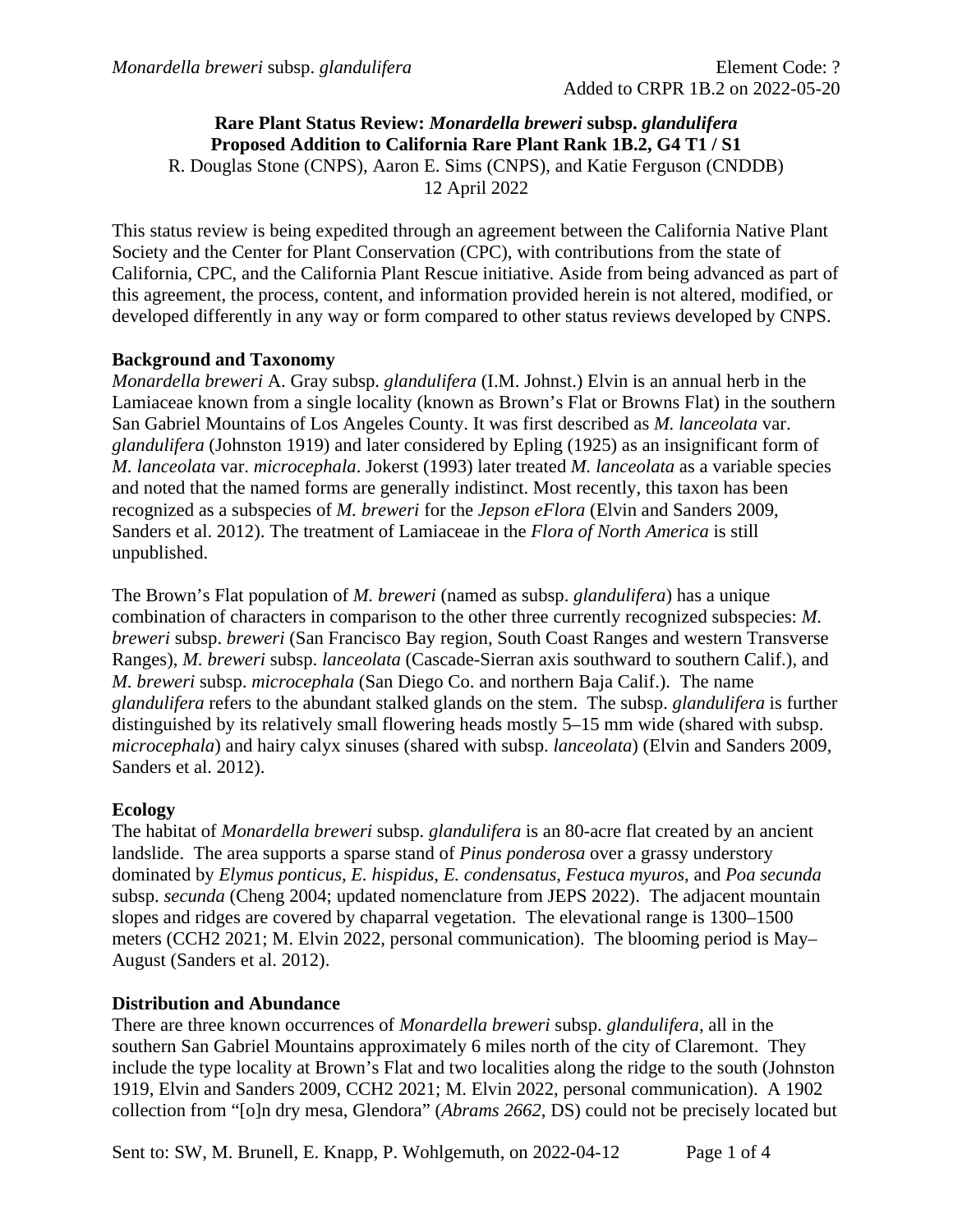is assumed to be from the same vicinity. All of the known occurrences are on the Angeles National Forest and within the established Fern Canyon Research Natural Area (Cheng 2004).

Several collectors have noted that *M. breweri* subsp. *glandulifera* is locally abundant at Brown's Flat (Johnston 1919, CCH2 2021), but field work is needed to verify this since the site has evidently not been visited since 1996. At the two ridgetop sites, 100+ plants and 25–50 plants were seen on 10 July 2021 (M. Elvin 2022, personal communication).

Online CCH2 (2021) results also showed four records of *M. breweri* subsp. *glandulifera* from Riverside, San Diego, Sierra, and Tehama counties, respectively. According to M. Elvin (2022, personal communication), these specimens were misidentified as this taxon because they have either very small flowering heads or a few stalked glands on the stems. One of these dubious records is based on *R.F. Thorne et al. 49544* from Riverside County. In this case, the duplicates in CHSC, DAV, RSA, SD, and UC are identified in CCH2 (2021) as *M. lanceolata* or *M. breweri* subsp. *lanceolata*, and it is only the duplicate in CAS that is misidentified as *M. breweri* subsp. *glandulifera*.

# **Status and Threats**

Threats to this subspecies are undocumented, and it may receive some protection due to its restriction to an established RNA located within the San Dimas Experimental Forest (accessible only with permission, managed by the Pacific Southwest Research Station of U.S. Forest Service). The area is subject to frequent wildfires, and fire effects on *M. breweri* subsp. *glandulifera* need study.

#### **Summary**

*Monardella breweri* subsp. *glandulifera* might qualify for California Rare Plant Rank 3 since previous experts had considered it to be a local form not worthy of recognition. CNPS and CNDDB recommend adding it to CRPR 1B.2 of the CNPS Inventory, because it is recognized in the *Jepson eFlora*, has a very limited range, and has few known occurrences. If knowledge on the taxonomy, distribution, threats, or rarity status of *M. breweri* subsp. *glandulifera* changes in the future, we will re-evaluate its status at that time.

#### **Recommended Actions**

CNPS: Add *Monardella breweri* subsp. *glandulifera* to CRPR 1B.2 CNDDB: Add *Monardella breweri* subsp. *glandulifera* to G4T1 / S1

# **Draft CNPS Inventory Record**

*Monardella breweri* A. Gray ssp. *glandulifera* (I.M. Johnst.) Elvin Brown's Flat monardella Lamiaceae USDA Symbol: none Synonym(s)/Other Name(s): none CRPR 1B.2 Counties: Los Angeles Quad name (code): Mt. Baldy (3411726) Habitats: lower montane coniferous forest (sparse), chaparral Micro-habitats: openings (dry, grassy), ridgetops

Sent to: SW, M. Brunell, E. Knapp, P. Wohlgemuth, on 2022-04-12 Page 2 of 4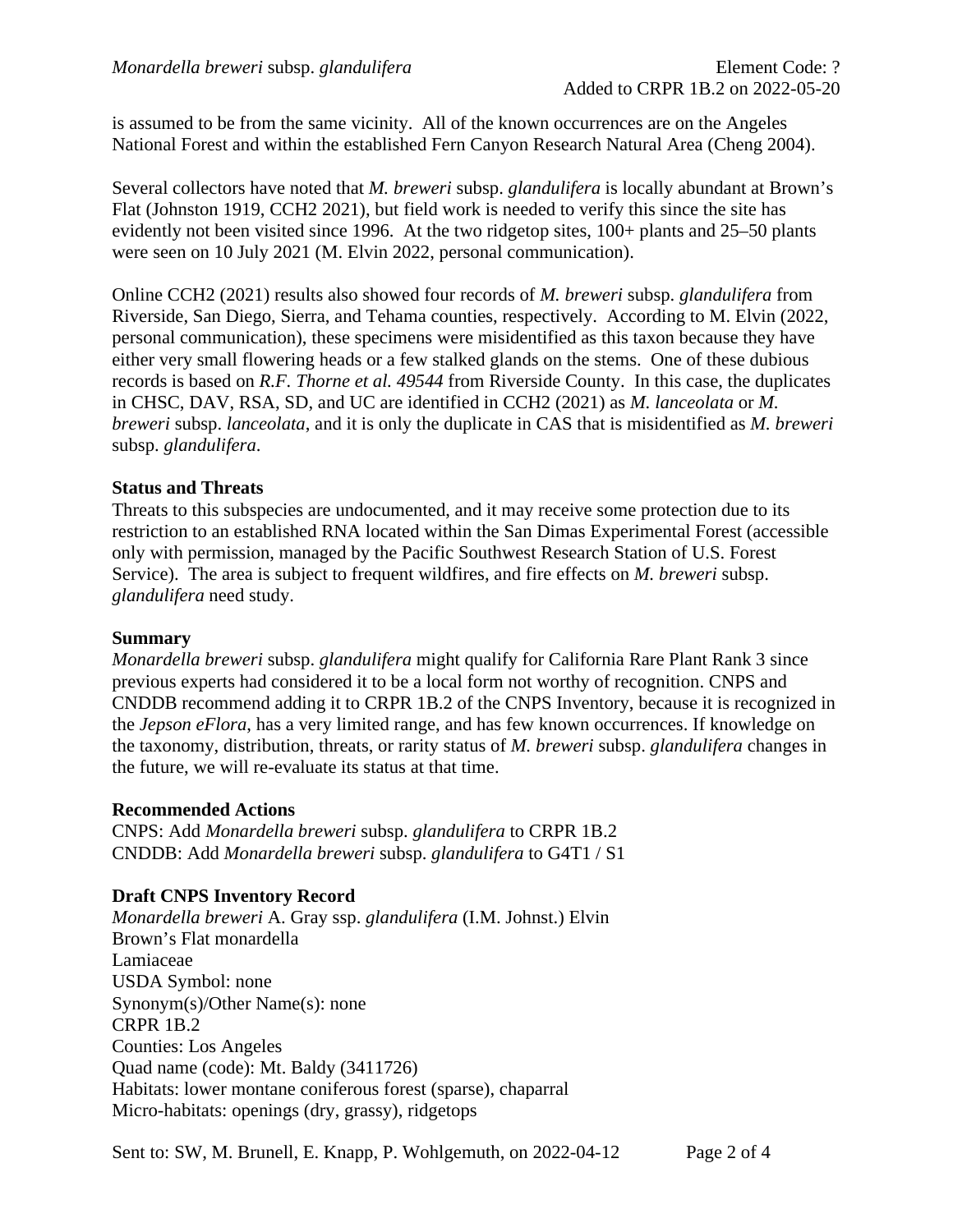Elevation: 1300-1500 meters (4300-4900 feet)

Life form: annual herb

Blooms: May to August

Notes: Type locality at Brown's Flat not visited since 1996; field work needed. Fire effects need study.

Threats: Unknown, not reported.

Taxonomy: May be a local form of *M. breweri* ssp. *lanceolata* (a common and widespread taxon); plants from elsewhere on southern Transverse Ranges have stems with sparse glands (not abundant glands as in ssp. *glandulifera*). Flowering heads relatively small (mostly 5–15 mm wide). Most similar to *M. breweri* ssp. *microcephala* from southern SDG Co. but with calyx sinuses hairy.

Selected References:

- Original description: *Bulletin of the Southern California Academy of Sciences* 18: 20 (1919)
- Revised nomenclature: *Novon* 19(3): 336 (2009) [https://doi.org/10.3417/2014002]

### **Literature Cited**

Cheng, S. (tech. ed.) 2004. *Forest Service Research Natural Areas in California.* Gen. Tech. Rep. PSW-GTR-188. USDA Forest Service, Pacific Southwest Research Station, Albany, CA.

[CCH2] Consortium of California Herbaria Portal 2. 2021. Data provided by the participants of the Consortium of California Herbaria and the California Phenology Thematic Collections Network. Regents of the University of California and Cal Poly, San Luis Obispo. Website http//:www.cch2.org/portal/index.php [accessed December 2021].

Elvin, M.A. and A.C. Sanders. 2009. Nomenclatural changes for *Monardella* (Lamiaceae) in California. *Novon* 19(3): 315–343.

Epling, C.C. 1925. Monograph of the genus *Monardella*. *Annals of the Missouri Botanical Garden* 12: 1–106.

[JEPS] Jepson Flora Project (eds.). 2021. *Jepson eFlora*. Website http://ucjeps.berkeley.edu/IJM.html [accessed March 2022].

Johnston, I.M. 1919. Contributions on southern California botany. *Bulletin of the Southern California Academy of Sciences* 18: 18–21.

Jokerst, J.D. 1993. *Monardella*. Pp. 718–722 in J.C. Hickman (ed.), *The Jepson Manual: Higher Plants of California*. University of California Press, Berkeley.

Sanders, A.C., M.A. Elvin, and M.S. Brunell. 2012. *Monardella*. In Jepson Flora Project (eds.), *Jepson eFlora*. Available at: https://ucjeps.berkeley.edu/eflora/eflora\_display.php?tid=9470 [accessed March 2022]